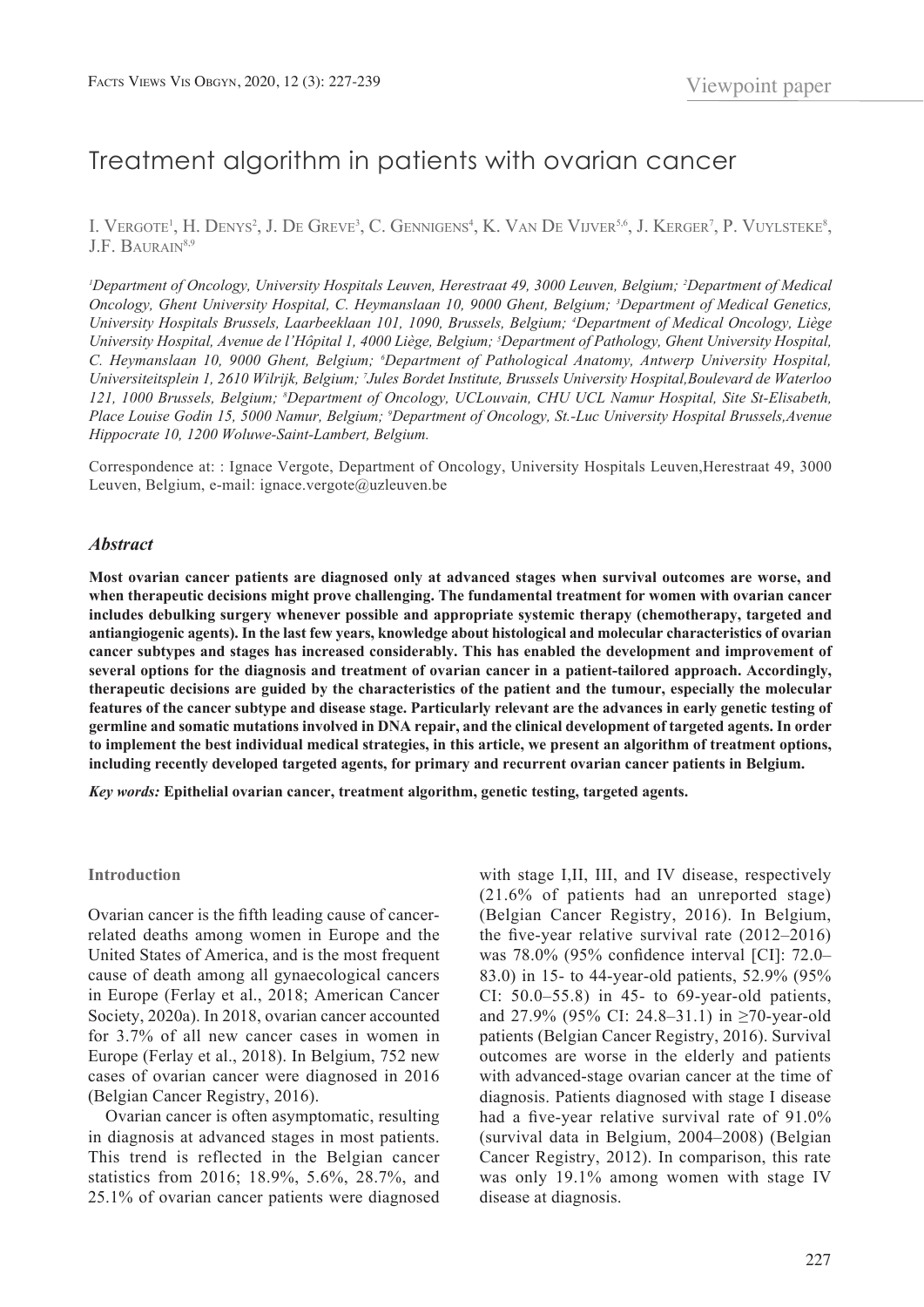Here, we aim to provide an overview of the current treatment landscape for ovarian cancer in Belgium to help physicians translate evidence and guidelines into individualised medical strategies for their patients.

**Histological and molecular features of ovarian cancer** 

Ovarian cancer is a heterogeneous disease: it is comprised of tumours that can show very different morphologies, histologies, grades, and molecular characteristics (Lheureux et al., 2019). Epithelial ovarian cancer (EOC) represents approximately 90% of these malignant tumours, whereas sex-cord stromal, germ cell, and mixed-cell ovarian cancers account for the remaining 10% (Hanby et al., 2003; Rojas et al., 2016).

The term "EOC" does not refer to a single disease but encompasses a group of tumours. According to their morphology, several histological subtypes of EOC have been defined, with the most common being the serous  $(68\% - 71\%)$  subtype, followed by clear cell (12%–13%), endometrioid (9%–11%), mucinous (3%), malignant Brenner (1%) and mixed histology (6%) subtypes (Rojas et al., 2016). In a more recent classification, EOCs were divided into five types based on histopathology, immunohistochemistry, and molecular genetic analysis: high-grade serous carcinomas (HGSC; approximately 70%), low-grade serous carcinomas (LGSC; 10%), endometrioid carcinomas (approximately 10%), clear cell carcinomas (approximately 5%), and mucinous carcinomas (<3%) ( Lheureux et al., 2019).The five types of EOC have a distinct tumour biology, which directly affects their prognosis and outcome (Lheureux et al., 2019). Predictive biomarkers (histology and molecular genomics) have been recently identified for each type of EOC (Table I) (Lheureux et al., 2019). Molecular criteria may provide insight for therapy selection by stratifying low-grade diseases into separate clusters; however, the high-grade disease is less genetically defined (Hirst et al., 2017).

Ovarian cancers are staged surgically and pathologically according to two systems: the International Union Against Cancer (UICC) TNM (tumor, node, and metastasis) system of classification of malignant tumours, and the International Federation of Gynecology and Obstetrics (FIGO) staging system (Prat and FIGO Committee on Gynecologic Oncology, 2014; Brierley et al., 2017). FIGO stages are defined by the confinement of the tumour to the ovaries or fallopian tubes (stage I), the involvement of ovaries or fallopian tubes with pelvic extension or primary peritoneal cancer (stage II), the additional cytologically or histologically confirmed spread of the tumour to the peritoneum outside of the pelvis and/or metastasis to the retroperitoneal lymph nodes (stage III), or the confirmation of distant metastasis excluding peritoneal metastases (stage IV) (Prat and FIGO Committee on Gynecologic Oncology, 2014).Ovarian cancer cells may spread to the adjacent genital organs, pelvic peritoneum, pelvic and para-aortic lymph nodes, omentum, organ, and peritoneal surfaces in the upper abdomen and thoracic pleura (Vergote et al., 2016a).

#### **Genetic testing**

Germline or somatic mutations in arrays of genes coding for proteins involved in the homologous recombination (HR) repair of double-strand DNA breaks occur in up to 40–50% of patients with HGSC and more rarely in the other epithelial subtypes (Press et al., 2008; Bell et al., 2011). The most prevalent among these are mutations in the breast cancer susceptibility genes (BRCA1/2), which are clinically validated to be of high value for predictive counselling (if germline), in particular for lifesaving preventive strategies in pre-symptomatic mutation carriers in the family. Indeed, while BRCA1/2 somatic mutations are only found in neoplastic tissue and are thus not passed on to the offspring, germline mutations may be transmitted from parents to their children (Griffiths, 2000).

The homologous recombination deficiency (HRD) diagnosis also has prognostic and therapeutic implications. ABRCA-mutated ovarian cancer has a better prognosis and an increased platinum sensitivity compared to a BRCA-wildtype cancer (Yang et al., 2011). Moreover, in BRCA-mutated ovarian cancer, platinum sensitivity can be preserved over many treatment lines in relapsing patients. BRCA1/2 mutations are synthetically lethal with the inhibition of the poly (ADP-ribose) polymerase (PARP) enzyme: cells harbouring a BRCA loss of function undergo cell death upon PARP inhibition due to an excessive accumulation of unrepaired DNA strand breaks. In normal conditions, the HR and nonhomologous end joining (NHEJ) mechanisms repair these breaks (Faraoni and Graziani, 2018). In patients with a BRCA1/2 gene mutational loss-of-function, only the error-prone NHEJ can (incompletely) repair these breaks, resulting in the accumulation of DNA breaks and mutations that lead to cell death by synthetic lethality (Faraoni and Graziani, 2018).

Therefore, the identification of somatic and germline mutations in the BRCA1 and BRCA2 genes (and other HR genes conferring sensitivity to PARP inhibitors [PARPis]) has become an essential guide for treatment decisions (Faraoni and Graziani, 2018).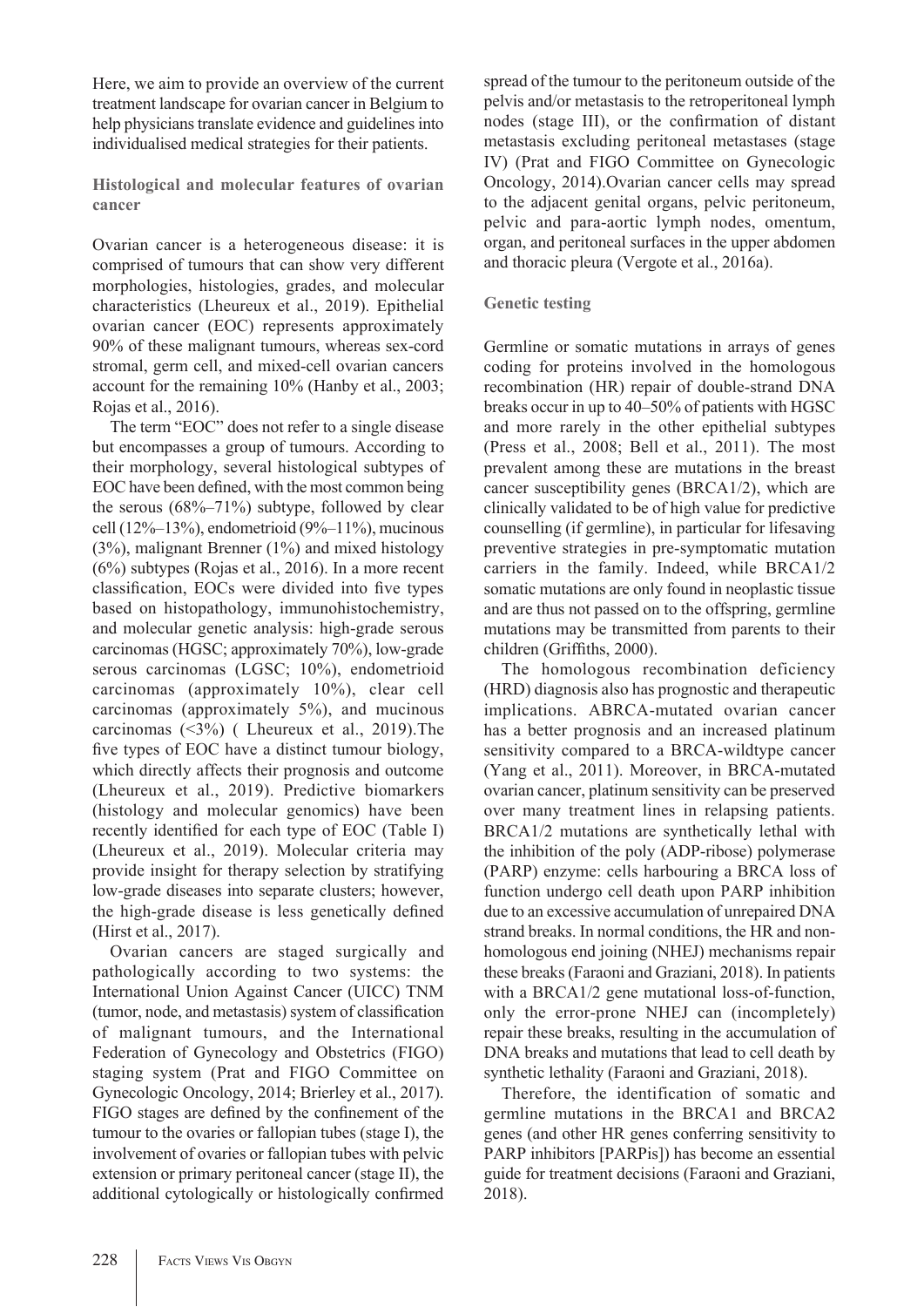**Table I.** – Subtypes of epithelial ovarian cancer: histological, molecular and gene mutation characteristics (adapted from Lheureux et al., CA Cancer J Clin 2019;69:280-304).

| Epithelial ovarian cancer (about 90% of all ovarian cancers) |                                                                                                                                             |                                                                                                                           |                                                                                                                                                      |                                                                                                                           |                                                                                                              |  |  |  |
|--------------------------------------------------------------|---------------------------------------------------------------------------------------------------------------------------------------------|---------------------------------------------------------------------------------------------------------------------------|------------------------------------------------------------------------------------------------------------------------------------------------------|---------------------------------------------------------------------------------------------------------------------------|--------------------------------------------------------------------------------------------------------------|--|--|--|
|                                                              | High-grade serous<br>ovarian cancer                                                                                                         | Low-grade serous<br>ovarian cancer                                                                                        | Clear cell                                                                                                                                           | Endometrioid                                                                                                              | Mucinous                                                                                                     |  |  |  |
| Occurrence                                                   | 70% of all EOCs                                                                                                                             | 10% of all EOCs                                                                                                           | 5% of all EOCs                                                                                                                                       | 10% of all EOCs                                                                                                           | $\leq$ 3% of all EOCs                                                                                        |  |  |  |
| Histology                                                    | Papillary and sol-<br>id growth; large<br>mononuclear cells;<br>pleomorphic nuclei<br>with prominent nu-<br>cleoli and mitotic<br>activity. | Small papillae with<br>cells of uniform<br>nuclei and various<br>amounts of hyalin-<br>ized stroma; psam-<br>moma bodies. | Mixture of tu-<br>bules, solid areas<br>and complex<br>papillae; cells<br>with prominent<br>nucleoli and clear<br>cytoplasm filled<br>with glycogen. | Cystic or predomi-<br>nantly solid.                                                                                       | Heterogeneous;<br>often composed of<br>benign, borderline,<br>non-invasive, and<br>invasive compo-<br>nents. |  |  |  |
| Molecular aberra-<br>tions                                   | CNA high<br><b>TP53</b><br>BRCA1/2<br>CDK12<br><b>HRD</b>                                                                                   | CNA low<br><b>MAPK</b> activation<br><b>KRAS</b><br><b>BRAF</b><br><b>NRAS</b><br>HER <sub>2</sub>                        | PI3K/AKT<br>activation<br>RTK/Ras<br>activation<br>ARID1A<br>PI3KCA<br><b>KRAS</b><br><b>PTEN</b><br><b>TP53</b>                                     | Wnt/ß-catenin<br>activation<br><b>PTEN</b><br>CTNNB1<br>PPP2R1 $\alpha$<br>PI3KCA<br>ARID1A<br><b>KRAS</b><br><b>TP53</b> | HER2 amplification<br><b>KRAS</b>                                                                            |  |  |  |
| Folatereceptor                                               | Yes                                                                                                                                         | $\overline{\phantom{0}}$                                                                                                  | $\overline{\phantom{a}}$                                                                                                                             | Yes                                                                                                                       |                                                                                                              |  |  |  |
| Hormone receptor                                             | $30\%$ PR<br>80% OR                                                                                                                         | 57% PR<br>87% OR                                                                                                          | 8% PR<br>19% OR                                                                                                                                      | $67\%$ PR<br>76% OR                                                                                                       | $16\%$ PR<br>20% OR                                                                                          |  |  |  |
| MMR deficiency                                               |                                                                                                                                             |                                                                                                                           | Yes                                                                                                                                                  | Yes                                                                                                                       |                                                                                                              |  |  |  |

*AKT:* AKT serine/threonine kinase 1; *ARIDA*: AT-Rich Interaction Domain 1A; *BRAF*: carcinoma B-Raf proto-oncogene, serine/ threonine kinase; *BRCA1/2*: breast cancer 1/2 gene; *CDK12*: cyclin dependent kinase 12; CNA: copy number alteration; *CTNNB1*: catenin beta 1; EOC: epithelial ovarian cancer; *HER2*: human epidermal growth factor receptor 2; HRD: homologous recombination deficiency; *KRAS*: Kirsten rat sarcoma viral oncogene homologue; MAPK: mitogen-activated protein kinase; MMR: mismatch repair; *NRAS*: neuroblastoma RAS viral (V-ras) oncogene homologue; OR: oestrogen receptor; *PI3K(CA)*: phosphoinositide-3-kinase (catalytic, α polypeptide); *PPP2R1α*: protein phosphatase 2, subunit A, α isoform; PR: progesterone receptor; *PTEN*: phosphatase and tensin homologue; *RTK*: receptor tyrosine kinase; *TP53*: tumour protein p53; Wnt: wingless-related integration site. Adapted from Lheureux S, Braunstein M, Oza AM. Epithelial ovarian cancer: Evolution of management in the era of precision medicine. CA: A Cancer Journal for Clinicians. 2019;69(4):280-304; distributed under a CC BY-NC 4.0 license [https://doi.org/10.3322/ caac.21559]).

Among other techniques, next-generation sequencing (NGS) of germline DNA can be used to identify mutations in genes associated with hereditary cancer risk, not only HR genes (Price et al., 2018). A typical panel of such genes are BRCA1/2, mutLhomologue 1 (MLH1), mutS homologue 2 (MSH2), mutS homologue 6 (MSH6), PMS1 homologue 2, mismatch repair system component (PMS2), epithelial cell adhesion molecule (EPCAM), tumour protein p53 (TP53), phosphatase and tensin homologue (PTEN) and serine/threonine kinase 11 (STK11) (Weissman et al., 2012; Silva et al., 2014; Minion et al., 2015). Rarely mutated ovarian cancer predisposing HR genes (PALB2, BRIP1, RAD51C, RAD51D, and BARD1) are also often included in germline panel testing (Norquist et al., 2016).

In Belgium, the Personalised Medicine Commission (ComPerMed) recommends genetic testing for all patients with invasive EOC (excluding borderline or mucinous ovarian cancers), with fallopian tube cancer and with peritoneal cancer, ideally at diagnosis (Personalised Medicine Commission, 2019a; Personalised Medicine Commission, 2019b). NGS testing of the mutational BRCA1/2 status is recommended on both tumour DNA and germline DNA (peripheral blood cells), given that most of the BRCA1/2 mutations detected in tumours are germline (Gadducci et al., 2019; Personalised Medicine Commission, 2019b). In patients without germline or somatic BRCA1/2 mutations in recurrence setting, the Personalised Medicine Commission recommends testing the other HRD and other ovarian cancer risk genes to identify patients eligible for clinical trials and cancer genetic counselling in the relatives. An optimal molecular test for comprehensively detecting the HRD status of cancers still needs to be defined (Personalised Medicine Commission, 2019a; Personalised Medicine Commission, 2019b).

The implementation of early systematic germline testing in ovarian cancer requires workflow changes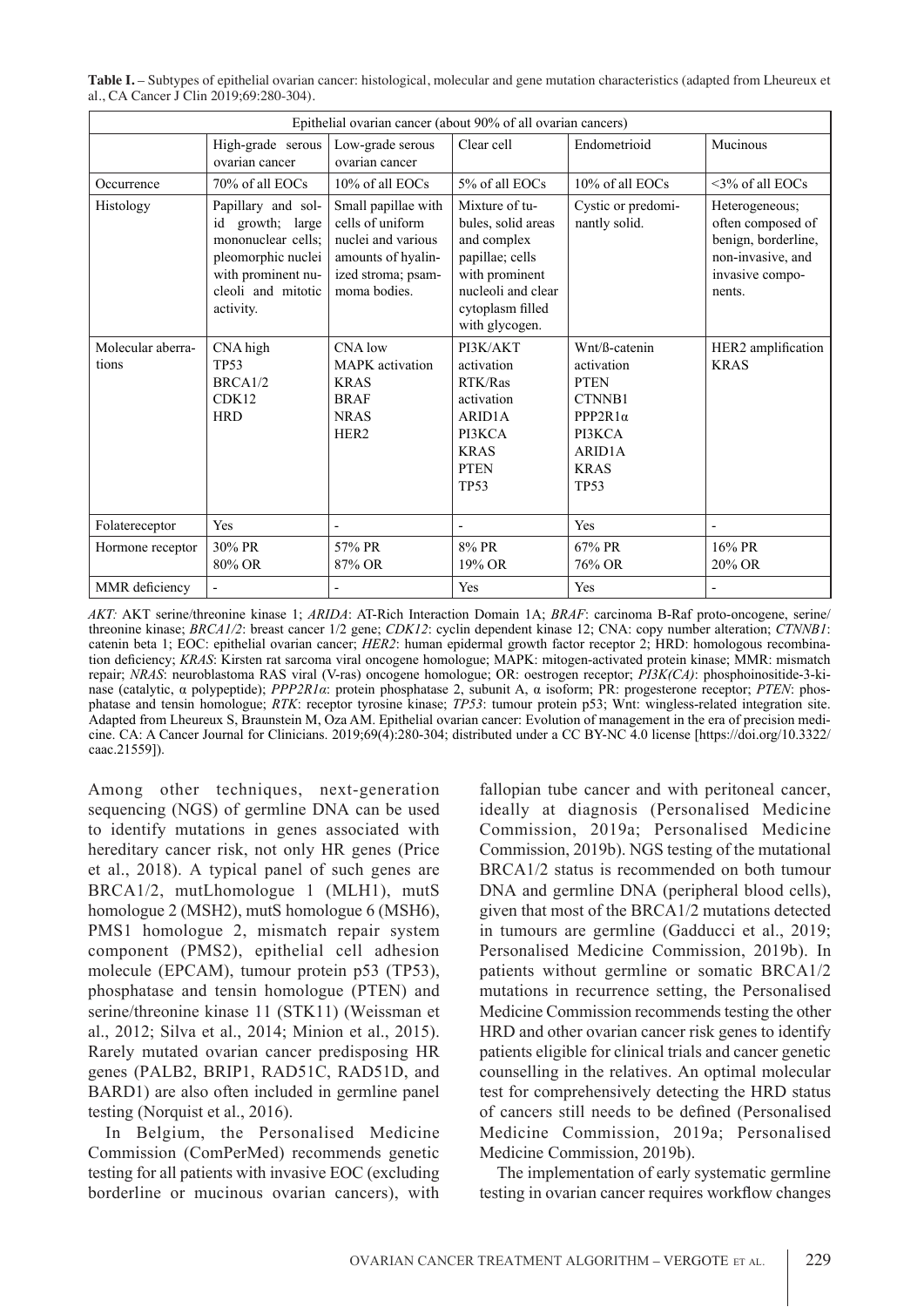in health care practices. While current standard clinical practice in many countries implies a pretest consultation with a qualified geneticist and subsequent BRCA1/2 mutation status testing (Capoluongo, 2016), it has been recently proposed that trained specialised staff at oncology units should be enabled to perform the intake and pre-test genetic counselling (Capoluongo, 2016; Capoluongo et al., 2017). One way to guarantee 100% test rates for all patients with ovarian cancer upon diagnosis would be to use "reflex" (i.e., guaranteed) tumour BRCA1/2 mutation testing as part of the pathology department work-up (Hoskins, 2018). This reflex testing requires informed consent that informs the patient on the possibility of finding germline mutations. With this adapted approach, and if turnaround time can be reduced to a maximum of three weeks, delays in proposing personalised treatment schedules could be avoided. If the test detects a potential germline mutation, the patient should be referred to a cancer geneticist for further counselling (Vergote et al., 2016b). As laparoscopic and surgical samples might be rapidly depleted and sufficient tissue is required to ensure good quality of testing, it remains key to maximally use the specimens (Aisner et al., 2016).

## **Treatment landscape**

Fundamental principles of treatment for women with ovarian cancer include surgery to reduce the tumour bulk to no residual disease whenever possible and appropriate systemic treatment based on the ovarian cancer subtype, disease stage, biology, and patient characteristics (Lheureux et al., 2019).

# **Surgery**

# *First-line*

Primary debulking surgery, which aims at complete resection (i.e., no residual disease), is a cornerstone of ovarian cancer therapy (Lheureux et al., 2019). Optimal primary debulking surgery is significantly associated with prolonged survival (Dogan et al., 2013). Primary surgery is also indispensable for accurate staging of ovarian cancer according to the FIGO and TNM systems (Prat and FIGO Committee on Gynecologic Oncology, 2014).The primary surgical procedure comprises an exploration of the abdomen and pelvis, which is usually followed by a total abdominal hysterectomy, a bilateral salpingooophorectomy, and an omentectomy in case of total respectability (Lheureux et al., 2019).

In women with poor general health, a high perioperative risk profile, or a low likelihood of achieving effective cytoreduction because of extensive disease (advanced stages), neo-adjuvant chemotherapy to reduce the tumour burden should precede surgery (Lheureux et al., 2019). The neoadjuvant chemotherapy should be followed by interval debulking surgery when complete resection or effective reduction to < 1cm disease is achievable (Lheureux et al., 2019). A recent pooled analysis of the long-term follow-ups of two randomised trials has validated this strategy in patients with a high tumour burden at presentation or poor performance status (Vergote et al., 2018).

## *Recurrence*

In women with recurrent ovarian cancer, the benefit of secondary cytoreductive surgery depends on the patient population; its role remains controversial and may depend on the systemic treatment given (Dogan et al., 2013). In the recent Gynaecologic Oncology Group (GOG) 0213 study, secondary surgical cytoreduction followed by platinumbased chemotherapy did not result in longer overall survival (OS) than chemotherapy alone in patients with platinum-sensitive recurrent ovarian cancer (Coleman et al., 2019b). In this study, 84% of patients received platinum-based chemotherapy with bevacizumab followed by bevacizumab maintenance. In contrast, interim findings from the ongoing third Descriptive Evaluation of preoperative Selection KriTeria for OPerability in recurrent ovarian cancer (DESKTOP III) study showed that secondary surgical cytoreduction resulted in clinically meaningful increases of progression-free survival (PFS) and median time to start the first subsequent therapy in patients with a first relapse of ovarian cancer and a positive German Gynaecological Oncology Group (AGO) score (Performance Status Eastern Cooperative Oncology Group [PS ECOG] 0, ascites  $\leq 500$  ml, and complete resection at initial surgery) (Du Bois et al., 2017).Findings from these two studies suggest that secondary cytoreductive surgery may only be beneficial for patients with platinum-sensitive recurrence when complete resection is achievable (Du Bois et al., 2017; Bommert et al., 2018).

#### **Systemic treatments**

# *First-line*

The current standard first-line systemic treatment, administered after primary debulking surgery or as neoadjuvant therapy is a platinum-based doublet intravenous chemotherapy (carboplatin and paclitaxel, every 3 weeks, or carboplatin every 3 weeks and paclitaxel weekly) with bevacizumab (Lheureux et al., 2019).

In case of intolerance to paclitaxel, alternative platinum-based doublet regimens are carboplatin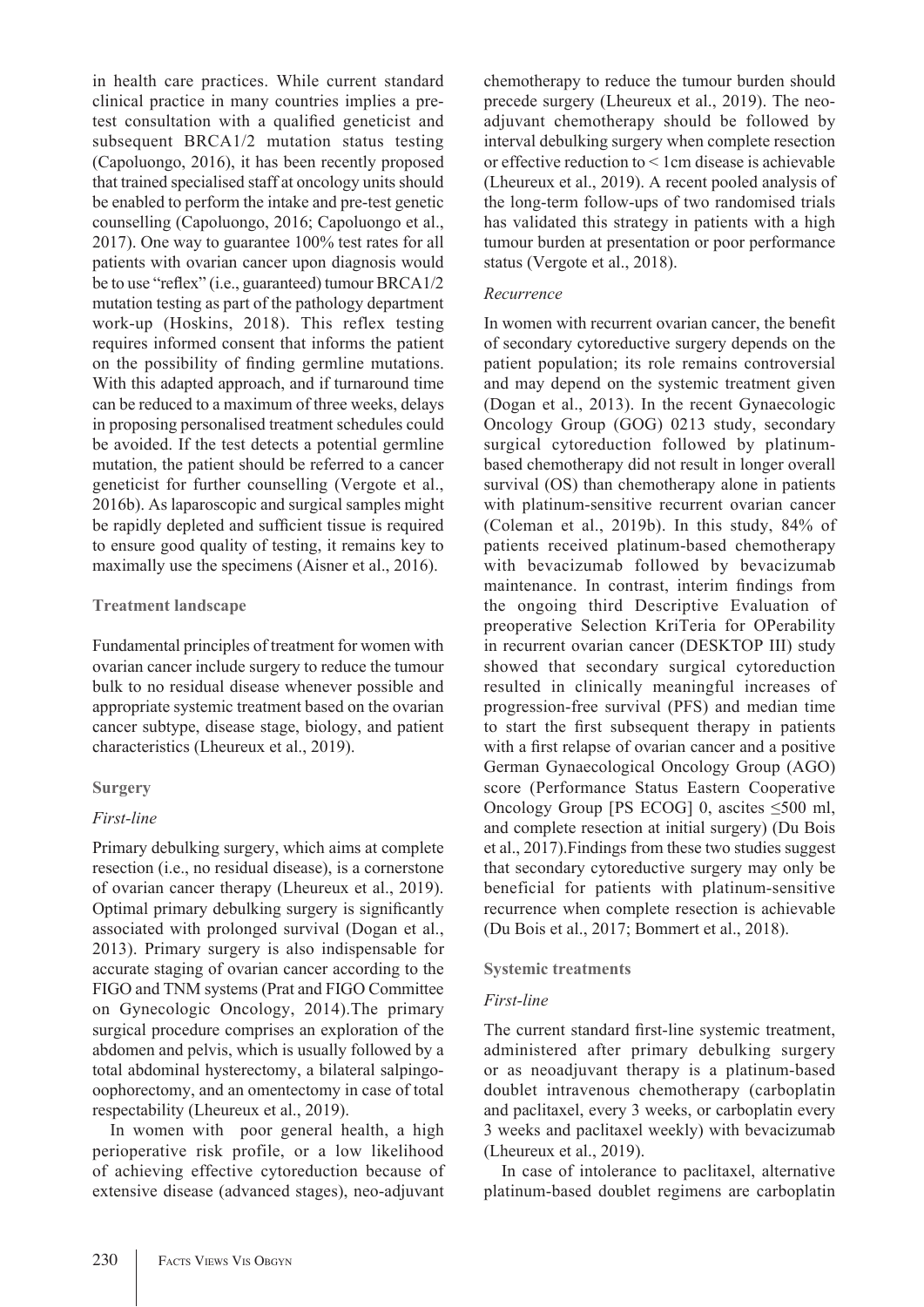with docetaxel or with pegylated liposomal doxorubicin (PLD),which should be used according to the patient's/physician's treatment preferences and the patient-specific drug tolerability since each of the regimens is associated with a specific toxicity profile (Katsumata, 2003; Pignata et al., 2011).The carboplatin with PLD regimen is not reimbursed in Belgium in first-line.

#### *Recurrence*

Although surgical resection followed by first-line platinum-based chemotherapy leads to complete remission in many patients, recurrences occur in up to 70% of cases (Dogan et al., 2013).Although the recurrent disease is incurable, treatments in this setting have the intention of controlling the symptoms and the disease, to maintain the quality of life, and to prolong the treatment-free periods. Depending on the duration of the treatment-free interval before disease recurrence, patients are classically categorised into "platinum-sensitive"(relapse  $\geq$  six months since last platinum-based treatment) versus "platinumresistant" (relapse < six months since last platinumbased treatment) (Buechel et al., 2019). Given the advances in ovarian cancer surveillance allowing for faster detection of relapse, the lack of consensus on how progression is defined, and the emergence of other first-line therapies, new guidelines do not adopt such a stringent six-month limit for defining platinum-sensitive patients (Buechel et al., 2019). Also, more patients may be incorrectly excluded from platinum-based regimens in the future as recurrences will be detected earlier (Buechel et al., 2019).

The management of recurrent ovarian cancer is less validated than that of newly diagnosed ovarian cancer (Dogan et al., 2013).After recurrence, platinum-resistant patients should receive nonplatinum-based single-agent chemotherapy (PLD, paclitaxel, topotecan or gemcitabine) (Ledermann et al., 2018).In contrast, platinum-sensitive patients may be re-challenged with platinum-based doublet chemotherapy (Ledermann et al., 2018; Lheureux et al., 2019). The intercalation of a non-platinum regimen could confer a clinically meaningful benefit to some patients with platinum-sensitive relapsed ovarian cancer and give them time to recover from platinum-related toxicities (Colombo, 2017; Romero et al., 2019). A randomised phase III study (ET743-OVA-301) demonstrated improved efficacy with an acceptable tolerance of the association of trabectedin (an antineoplastic agent) plus PLD versus PLD alone in patients with platinumsensitive relapsed ovarian cancer (Monk et al., 2010), leading to the approval of this association by the European Medicines Agency (EMA) for the

treatment of platinum-sensitive relapsed ovarian cancer (European Medicines Agency). Another recent study showed a clinically relevant survival benefit in platinum-sensitive patients with germline BRCA1/2 mutations who were treated in thirdline with the association of trabectedin plus PLD compared to PLD alone (Monk et al., 2020).

## *Targeted and antiangiogenic agents*

Treatment of first-line and recurrent ovarian cancer has now expanded to include targeted and antiangiogenic agents (Lheureux et al., 2019).The targeted agents approved by the EMA include three PARPis (olaparib, niraparib and conditional approval for rucaparib) (European Medicines Agency, 2019a; European Medicines Agency, 2019b; European Medicines Agency, 2019c). In addition, one antiangiogenic agent (bevacizumab) is also approved by the EMA (European Medicines Agency, 2019d). Pivotal trials evaluating their use in first- and further-line treatment are detailed in Tables II and III.

In Europe, olaparib, niraparib and rucaparib are indicated as monotherapy for the maintenance treatment of adult patients with platinum-sensitive, relapsed, high-grade, serous epithelial ovarian, fallopian tube, or primary peritoneal cancer (BRCAmutated for olaparib) who are in response to platinum-based chemotherapy (European Medicines Agency, 2019a; European Medicines Agency, 2019b; European Medicines Agency, 2019c). Rucaparib is also indicated as a monotherapy treatment of adult patients with platinum-sensitive, relapsed or progressive, BRCA-mutated, highgrade, epithelial ovarian, fallopian tube, or primary peritoneal cancer who have been treated with at least two prior lines of platinum-based chemotherapy and are unable to tolerate further platinum-based chemotherapy (European Medicines Agency, 2019c). In Belgium, olaparib is reimbursed as a single agent for maintenance treatment in patients with newly diagnosed, advanced ovarian cancer and a BRCA1/2 mutation, who have a complete or partial clinical response after first-line platinumbased chemotherapy. The randomised, double-blind, phase III trial (SOLO1 study) has shown that the use of maintenance therapy with olaparib compared with placebo provides a substantial benefit with regard to PFS in this population (Table II) (Moore et al., 2018).

Moreover, olaparib is reimbursed in Belgium as a single agent for maintenance treatment in patients with recurrent platinum-sensitive, PARP-naïve, BRCA-mutated, high-grade EOC, fallopian tube cancer or primary peritoneal cancer after at least two prior lines of platinum-based chemotherapy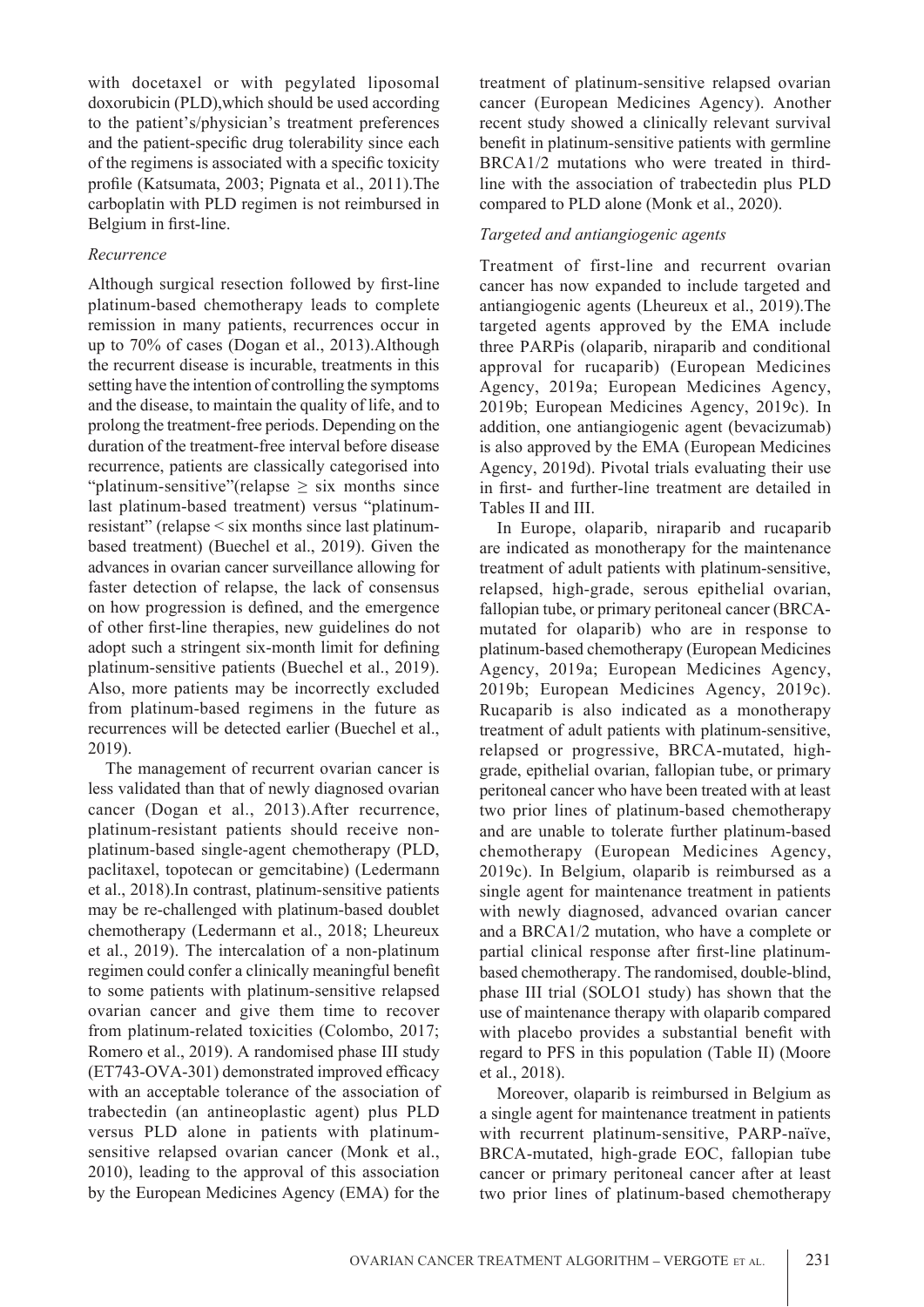| Adverse events                                             | frequent were nausea,<br>fatigue and vomiting<br>of olaparib; the most<br>Adverse events were<br>Higher frequency of<br>known toxic effects<br>consistent with the<br>the olaparib versus<br>and neutropenia in<br>grade ≥3 anaemia<br>placebo group. | often hypertension of<br>grade $\geq$ 2: 18% versus<br>2% with chemothera-<br>associated with more<br>toxic effects (most<br>Bevacizumab was<br>py alone)                                                                                            |                                                                                                                                                            |                                                                                                                                                |
|------------------------------------------------------------|-------------------------------------------------------------------------------------------------------------------------------------------------------------------------------------------------------------------------------------------------------|------------------------------------------------------------------------------------------------------------------------------------------------------------------------------------------------------------------------------------------------------|------------------------------------------------------------------------------------------------------------------------------------------------------------|------------------------------------------------------------------------------------------------------------------------------------------------|
| HR                                                         |                                                                                                                                                                                                                                                       |                                                                                                                                                                                                                                                      |                                                                                                                                                            |                                                                                                                                                |
| 8O                                                         |                                                                                                                                                                                                                                                       |                                                                                                                                                                                                                                                      |                                                                                                                                                            |                                                                                                                                                |
| H                                                          | HR for disease progres-<br>$(95\%$ CI: 0.23-0.41;<br>sion or death: 0.30<br>$p<0.001$ )                                                                                                                                                               | sion or death with beva-<br>HR for disease progres-<br>cizumab added: 0.81<br>(95% CI: 0.70-0.94;<br>$p=0.004$                                                                                                                                       | gression or death with<br>olaparib added: 0.59<br>(95% CI: 0.49-0.72;<br>HR for disease pro-<br>p<0.001                                                    | gression or death with<br>olaparib added: 0.31<br>$(95\%$ CI: 0.20-0.47)<br>HR for disease pro-                                                |
| PFS                                                        | not reached, compared<br>follow-up, the median<br>PFS for patients treat-<br>ed with olaparib was<br>patients treated with<br>to 13.8 months for<br>At 41 months of<br>placebo.                                                                       | At 36 months, PFS was<br>20.3 months with stan-<br>dard therapy, as com-<br>with standard therapy<br>pared to 21.8 months<br>plus bevacizumab.                                                                                                       | bevacizumab and 16.6<br>months in bevacizum-<br>PFS was 22.1 months<br>with olaparib plus<br>ab alone                                                      | bevacizumab and 21.7<br>months in bevacizum-<br>PFS was 37.2 months<br>with olaparib plus<br>ab alone                                          |
| recombination repair<br>gene mutation status<br>Homologous | <b>BRCA</b> mutation                                                                                                                                                                                                                                  |                                                                                                                                                                                                                                                      | Overall population                                                                                                                                         | <b>BRCA</b> mutation                                                                                                                           |
| Patient population                                         | fallopian-tube cancer (or<br>ovarian cancer, primary<br>a combination thereof).<br>serous or endometrioid<br>III or IV) high-grade<br>Newly diagnosed ad-<br>peritoneal cancer, or<br>vanced (FIGO stage                                              | (FIGO stage I or IIA) or<br>ovarian cancer, primary<br>advanced (FIGO stage<br>fallopian-tube cancer.<br>peritoneal cancer, or<br>IIB to IV) epithelial<br>early-stage disease<br>Histologically con-<br>firmed, high-risk,                          | ovarian cancer, fallopian<br>stage III-IV high-grade<br>Newly diagnosed FIGO<br>serous or endometrioid<br>toneal cancer. Patients<br>tube or primary peri- | standard platinum-based<br>bevacizumab and were<br>in clinical complete or<br>had received first-line<br>chemotherapy plus<br>partial response |
| Treatment, first line                                      | Maintenance mono-<br>therapy with olapa-<br>rib or placebo.                                                                                                                                                                                           | cycles with or with-<br>every 3 weeks for 6<br>additional cycles or<br>given concurrently<br>every 3 weeks for<br>until disease pro-<br>out bevacizumab<br>5 to 6 cycles and<br>continued for 12<br>paclitaxel given<br>Carboplatin and<br>gression. | olaparib plus beva-<br>cizumab or bevaci-<br>monotherapy with<br>Maintenance<br>zumab alone                                                                |                                                                                                                                                |
| Number<br>patients<br>of                                   | 391                                                                                                                                                                                                                                                   | 1528                                                                                                                                                                                                                                                 | 806                                                                                                                                                        |                                                                                                                                                |
| Trial                                                      | SOLOI (Moore et<br>(NCT01844986)<br>al. 2018)                                                                                                                                                                                                         | ICON7 (Perren et<br>(NCT00483782)<br>al. 2011)                                                                                                                                                                                                       | (NCT02477644)<br>PAOLA-1 (Ray-<br>Coquard et al.<br>2019)                                                                                                  |                                                                                                                                                |

| Table II. – Pivotal clinical trials of first-line treatment with targeted agents in ovarian cancer patients. |  |  |  |  |  |
|--------------------------------------------------------------------------------------------------------------|--|--|--|--|--|
|                                                                                                              |  |  |  |  |  |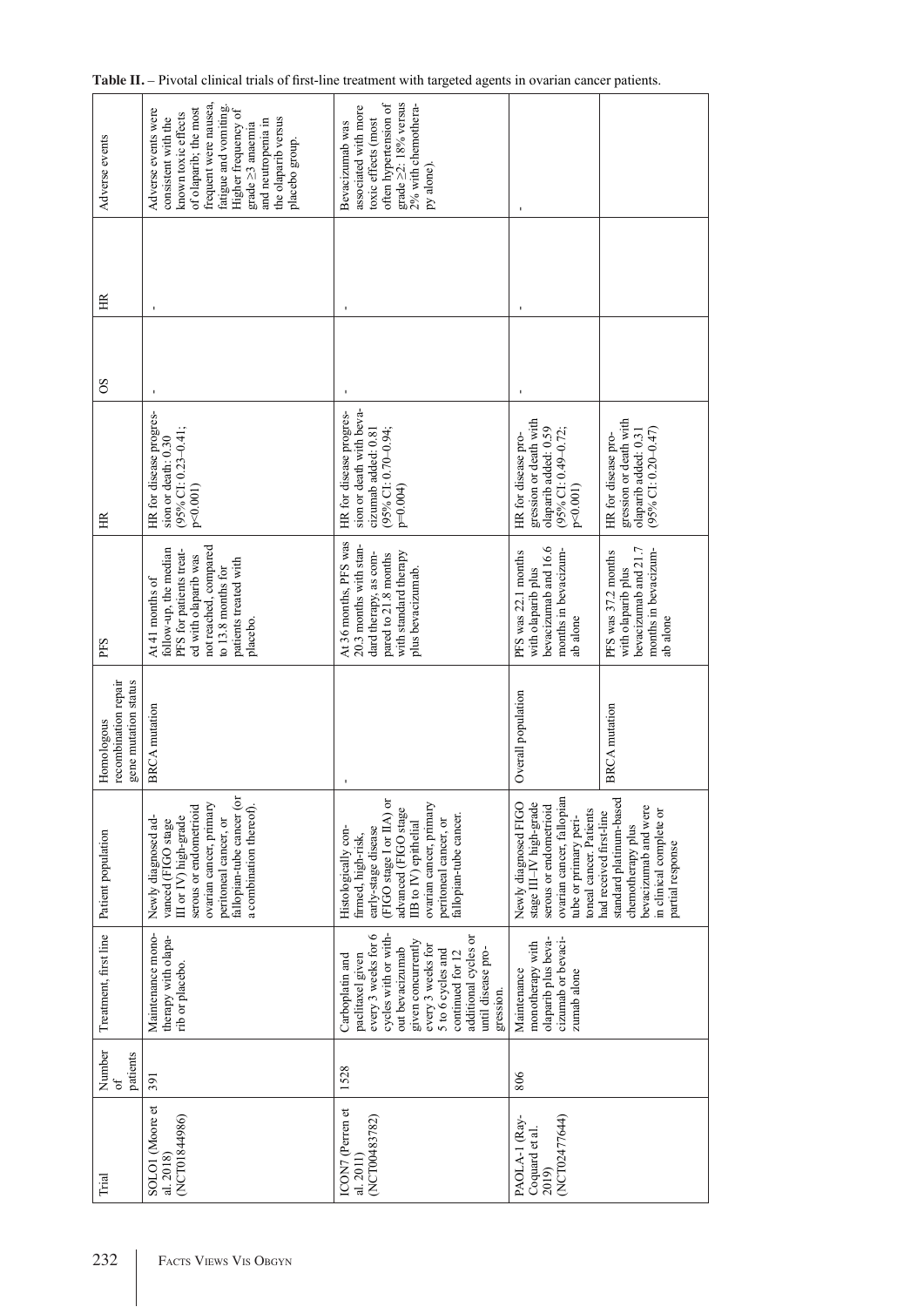| tients), thrombocy-<br>topenia (in 28.7%).<br>adverse events of<br>were anaemia (in<br>grade 3 or higher<br>31.0% of the pa-<br>Most common                                                                                                                                                                                                                                                                                                                               | quency of myelosup-<br>in the placebo group<br>niraparib group than<br>and neutropenia (in<br>grade nausea in the<br>12.8%) Higher fre-<br>pression and low- | dence of anaemia and<br>to nausea and fatigue<br>when combined with<br>Veliparib was associ-<br>ated to a higher inci-<br>chemotherapy, and<br>thrombocytopenia<br>overall                                                                                    |                                                                                                                                                                                                                           |                                                                                                                                                                                                                           |                                                                                                                                                                                                    |  |
|---------------------------------------------------------------------------------------------------------------------------------------------------------------------------------------------------------------------------------------------------------------------------------------------------------------------------------------------------------------------------------------------------------------------------------------------------------------------------|--------------------------------------------------------------------------------------------------------------------------------------------------------------|---------------------------------------------------------------------------------------------------------------------------------------------------------------------------------------------------------------------------------------------------------------|---------------------------------------------------------------------------------------------------------------------------------------------------------------------------------------------------------------------------|---------------------------------------------------------------------------------------------------------------------------------------------------------------------------------------------------------------------------|----------------------------------------------------------------------------------------------------------------------------------------------------------------------------------------------------|--|
| HR: 0.70 (95%<br>$CI: 0.44 - 1.11$                                                                                                                                                                                                                                                                                                                                                                                                                                        | HR: 0.61 (95%<br>$Cl: 0.27 - 1.39$                                                                                                                           |                                                                                                                                                                                                                                                               |                                                                                                                                                                                                                           |                                                                                                                                                                                                                           |                                                                                                                                                                                                    |  |
| in the placebo<br>At 24 months:<br>84% in the ni-<br>raparib group<br>versus 77%<br>group                                                                                                                                                                                                                                                                                                                                                                                 | placebo group<br>At 24 months:<br>group versus<br>$85\%$ in the<br>$91\%$ in the<br>niraparib                                                                |                                                                                                                                                                                                                                                               | $\mathbf{I}$                                                                                                                                                                                                              | $\blacksquare$                                                                                                                                                                                                            |                                                                                                                                                                                                    |  |
| HR for disease progres-<br>$(95\%$ CI: 0.50-0.76;<br>sion or death: 0.62<br>$p<0.001$ )                                                                                                                                                                                                                                                                                                                                                                                   | HR for disease progres-<br>$(95\%$ CI: 0.31-0.59;<br>sion or death: 0.43<br>$p<0.001$ )                                                                      | intention-to-treat cohort<br>sus control: 1.07 (95%<br>P<0.001); in veliparib-<br>combination-only ver-<br>$Cl: 0.90 - 1.29$ in the<br>veliparib-throughout<br>$(95\%$ CI: 0.56-0.83;<br>gression or death: in<br>versus control: 0.68<br>HR for disease pro- | sus control: 1.10 (95%<br>p<0.001); in veliparib-<br>combination-only ver-<br>veliparib-throughout<br>$(95\%$ CI: 0.43-0.76;<br>gression or death: in<br>versus control: 0.57<br>HR for disease pro-<br>$Cl: 0.86 - 1.41$ | sus control: 1.22 (95%<br>p<0.001); in veliparib-<br>combination-only ver-<br>veliparib-throughout<br>gression or death: in<br>$(95\%$ CI: 0.28-0.68;<br>versus control: 0.44<br>HR for disease pro-<br>$CI: 0.82 - 1.80$ |                                                                                                                                                                                                    |  |
| in the niraparib group<br>PFS was 13.8 months<br>versus 8.2 months in<br>the placebo group                                                                                                                                                                                                                                                                                                                                                                                | versus 10.4 months in<br>in the niraparib group<br>PFS was 21.9 months<br>the placebo group                                                                  | PFS was 23.5, 15.2 and<br>and the control groups,<br>throughout, the velipa-<br>rib-combination-only,<br>17.3 in the veliparib-<br>respectively                                                                                                               | PFS was 31.9, 18.1 and<br>liparib-throughout, the<br>veliparib-combination-<br>20.5 months in the ve-<br>only, and the control<br>groups, respectively                                                                    | PFS was 34.7, 21.1 and<br>liparib-throughout, the<br>veliparib-combination-<br>22.0 months in the ve-<br>only, and the control<br>groups, respectively                                                                    | ederation of Gynecology and Obstetrics; HR: hazard ratio;<br>OS: overall survival; PFS: progression-free survival. *Defined as the presence of a BRCA deleterious mutation, a score of at least 42 |  |
| Overall population                                                                                                                                                                                                                                                                                                                                                                                                                                                        | Homologous-recom-<br>bination deficiency*                                                                                                                    | Overall population                                                                                                                                                                                                                                            | Homologous-recom-<br>bination deficiency*                                                                                                                                                                                 | <b>BRCA</b> mutation                                                                                                                                                                                                      | BRCA: breast cancer gene; CI: confidence interval; FIGO: International F                                                                                                                           |  |
| resulted in a complete or<br>first-line platinum-based<br>peritoneum, or fallopian<br>Newly diagnosed FIGO<br>stage III-IV, advanced<br>tube who had received<br>six to nine cycles of<br>cancer of the ovary.<br>chemotherapy that<br>partial response                                                                                                                                                                                                                   |                                                                                                                                                              | thelial ovarian, fallopian<br>tube, or primary perito-<br>high-grade serous epi-<br>FIGO stage III or IV<br>Previously untreated<br>neal carcinoma                                                                                                            |                                                                                                                                                                                                                           |                                                                                                                                                                                                                           |                                                                                                                                                                                                    |  |
| disease progression<br>Chemotherapy plus<br>chemotherapy plus<br>throughout group);<br>tenance (veliparib-<br>group); chemother-<br>tenance (veliparib-<br>cebo once daily in<br>veliparib followed<br>by veliparib main-<br>veliparib followed<br>monotherapy with<br>36 months or until<br>cebo maintenance<br>combination-only<br>28-day cycles for<br>by placebo main-<br>apy plus placebo<br>followed by pla-<br>niraparib or pla-<br>(control group)<br>Maintenance |                                                                                                                                                              |                                                                                                                                                                                                                                                               |                                                                                                                                                                                                                           |                                                                                                                                                                                                                           |                                                                                                                                                                                                    |  |
| 733                                                                                                                                                                                                                                                                                                                                                                                                                                                                       | 1140                                                                                                                                                         |                                                                                                                                                                                                                                                               |                                                                                                                                                                                                                           |                                                                                                                                                                                                                           |                                                                                                                                                                                                    |  |
| (NCT02655016)<br>PRIMA (Gonza-<br>lez-Martin et al.<br>2019)                                                                                                                                                                                                                                                                                                                                                                                                              |                                                                                                                                                              | VELIA (Coleman<br>(NCT02470585)<br>et al. 2019a)                                                                                                                                                                                                              |                                                                                                                                                                                                                           |                                                                                                                                                                                                                           |                                                                                                                                                                                                    |  |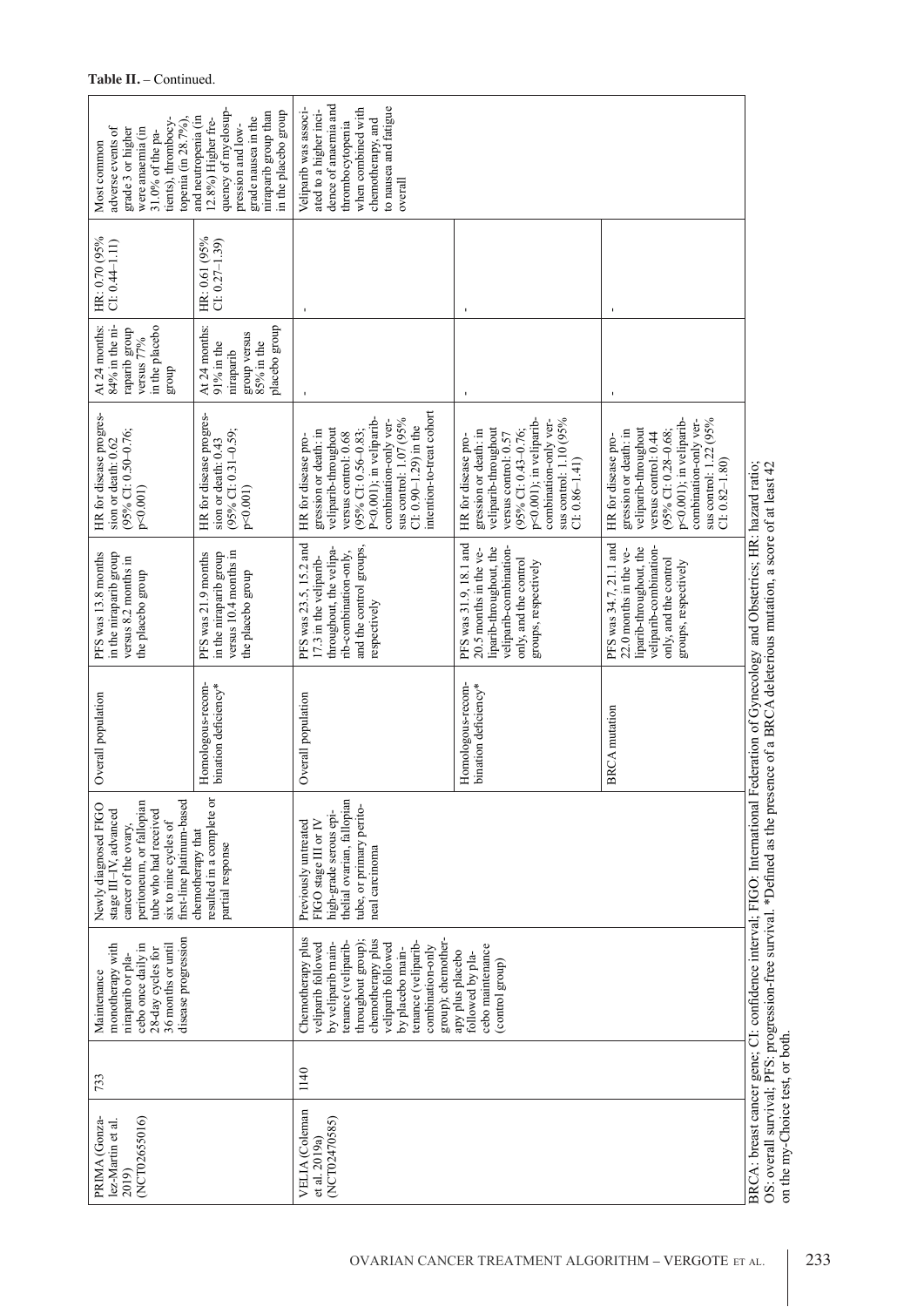| Adverse events                                                  | [7%] patients in the olaparib group<br>Grade 3 or worse: fatigue (in ten<br>group) and anaemia (seven [5%]<br>versus four [3%] in the placebo<br>versus one $[$ <1%]) |                                                                                    | patients in the olaparib group versus<br>two [2%] of 99 patients in the place-<br>bo group), fatigue or asthenia (eight<br>$[4\%]$ versus two $[2\%]$ ), and neutro-<br>Grade 3 or worse: (38 [19%] of 195<br>penia (ten [5%] versus four $[4\%]$ ) | nia (in 33.8%), anaemia (in 25.3%),<br>raparib group were thrombocytope-<br>Most common grade 3 or 4 adverse<br>events that were reported in the ni-<br>and neutropenia (in 19.6%) |                                                                                               |                                                         | Grade 3 or worse: thrombocytope-<br>nia event (34.4%), anaemia event<br>(13.1%), and neutropenia event   | (16.4%)                                              |
|-----------------------------------------------------------------|-----------------------------------------------------------------------------------------------------------------------------------------------------------------------|------------------------------------------------------------------------------------|-----------------------------------------------------------------------------------------------------------------------------------------------------------------------------------------------------------------------------------------------------|------------------------------------------------------------------------------------------------------------------------------------------------------------------------------------|-----------------------------------------------------------------------------------------------|---------------------------------------------------------|----------------------------------------------------------------------------------------------------------|------------------------------------------------------|
| 臣                                                               | (95% CI<br>$p=0.19$<br>$0.45 -$<br>1.17<br>0.73                                                                                                                       | $(95%$ CI<br>$p=0.96$<br>$0.63 -$<br>1.55);<br>0.99                                |                                                                                                                                                                                                                                                     |                                                                                                                                                                                    |                                                                                               |                                                         |                                                                                                          |                                                      |
| 8O                                                              | versus placebo<br>(95% CI, 29.2-<br>not calculable<br>31.9 months<br>34.9 months<br>$(23.1 - 40.7)$                                                                   | versus placebo<br>26.2 months<br>24.5 months<br>$(19.8 - 35.0)$<br>$(22.6 - 33.7)$ |                                                                                                                                                                                                                                                     |                                                                                                                                                                                    |                                                                                               |                                                         |                                                                                                          |                                                      |
| Ξ                                                               | $(0.10 - 0.31);$<br>p<0.0001<br>0.18                                                                                                                                  | $(0.34 - 0.85);$<br>p=0.0075<br>0.54                                               | 0.30 (95% CI<br>$0.22 - 0.41$                                                                                                                                                                                                                       | 0.27 (95% CI,<br>$0.17$ to $0.41$ );<br>P < 0.001                                                                                                                                  | 0.38 (95% CI,<br>$0.24$ to $0.59$ ;<br>P<0.001                                                | 0.45 (95% CI,<br>$0.34$ to $0.61$ );<br>P < 0.001       | 0.09 (95% CI,<br>$0.01$ to $0.73$ )                                                                      | $0.35$ (95% CI, $0.18$ to $0.71)$                    |
| PFS                                                             | placebo 4.3 months<br>11.2 months (95%<br>CI, 8.3-not cal-<br>culable) versus<br>$(3.0 - 5.4)$                                                                        | placebo 5.5 months<br>$(5.5 - 10.3)$ versus<br>7.4 months<br>$(3.7 - 5.6)$         | versus placebo 5.5<br>19.1 months (95%<br>months $(5.2 - 5.8)$<br>CI, $16.3 - 25.7$                                                                                                                                                                 | months in the pla-<br>21.0 months com-<br>pared with 5.5<br>cebo group                                                                                                             | 12.9 months versus<br>3.8 months in the<br>placebo group                                      | 9.3 months versus<br>3.9 months in the<br>placebo group | placebo 3.7 months<br>Not reached versus                                                                 | pared with placebo<br>3.8 months<br>11.3 months com- |
| repair gene muta-<br>recombination<br>Homologous<br>tion status | <b>BRCA</b> mutation                                                                                                                                                  | No BRCA muta-<br>tion                                                              | <b>BRCA</b> mutation                                                                                                                                                                                                                                | Germline BRCA<br>mutation                                                                                                                                                          | but with homolo-<br>gous recombina-<br><b>BRCA</b> mutation<br>tion deficiency<br>No germline | <b>BRCA</b> mutation<br>No germline                     | Germline BRCA<br>mutation                                                                                | <b>BRCA</b> mutation<br>No germline                  |
| Patient population                                              | ovar-<br>$\tilde{\mathbf{O}}$<br>Platinum-sensitiv<br>recurrent serous<br>ian cancer                                                                                  |                                                                                    | recurrent high-grade<br>cer or endometrioid<br>Platinum-sensitive,<br>serous ovarian can-<br>cancer                                                                                                                                                 | Platinum-sensitive<br>recurrent, ovarian,<br>tube, or peritoneal<br>fallopian<br>cancer                                                                                            |                                                                                               |                                                         | Platinum-sensitive<br>recurrent, ovarian,<br>fallopian tube, or                                          | peritoneal cancer                                    |
| Treatment, second or<br>further line                            | apy with olaparib versus<br>Maintenance monother-<br>placebo                                                                                                          |                                                                                    | apy with olaparib versus<br>Maintenance monother-<br>placebo                                                                                                                                                                                        | placebo once daily until<br>niraparib (300 mg) or<br>disease progression                                                                                                           |                                                                                               |                                                         | placebo once daily until<br>Niraparib (300 mg) or<br>disease progression                                 |                                                      |
| Number of<br>patients                                           | 265                                                                                                                                                                   |                                                                                    | 295                                                                                                                                                                                                                                                 | 553                                                                                                                                                                                |                                                                                               |                                                         | 95(270)<br>years)                                                                                        |                                                      |
| Trial                                                           | mann et al. 2014)<br>Study 19 (Leder-<br>(NCT00753545)                                                                                                                |                                                                                    | Ov21 (Pujade-Lau-<br>SOLO2/ENGOT-<br>raine et al. 2017)<br>(NCT01874353)                                                                                                                                                                            | NOVA (Mirza et al.<br>(NCT01847274)<br>2016)                                                                                                                                       |                                                                                               |                                                         | aged $\geq$ 70 years (Fab-<br>analysis in patients<br>NOVA subgroup<br>(NCT01847274)<br>bro et al. 2019) |                                                      |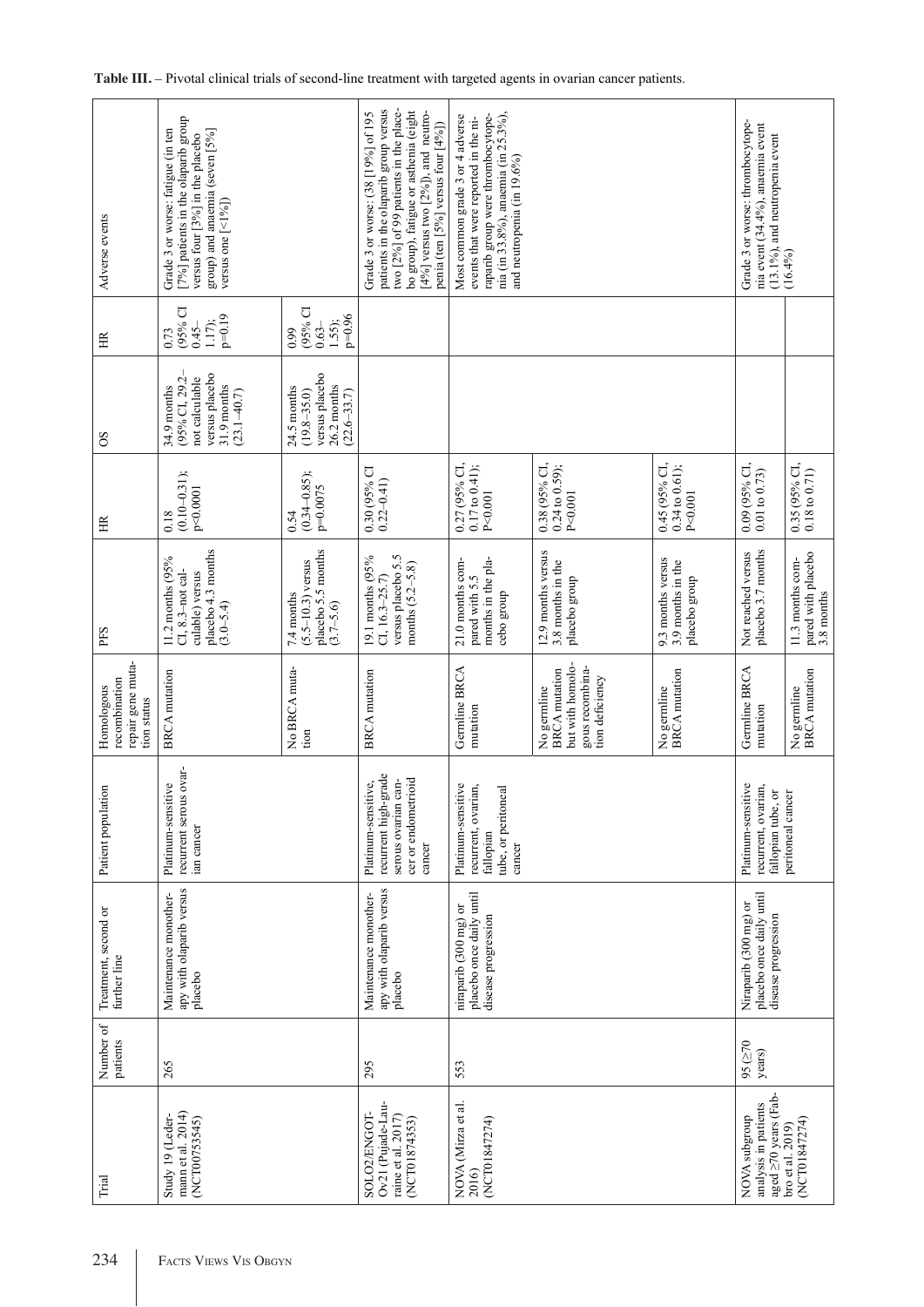| (45 [22%] patients), and elevations<br>treatment-emergent adverse events<br>anaemia or decreased haemoglobin<br>in alanine aminotransferase or as-<br>Most common grade 3 or worse<br>were | aminotransferase (25 [12%]).<br>partate                          |                                                        | $(70 [19\%]$ patients versus one $[1\%]$<br>creased haemoglobin concentration<br>and increased alanine or aspartate<br>Grade 3 or worse: anaemia or de- | aminotransferase concentration (39<br>$[10\%]$ versus none)        |                                                                        |                                                                                  |
|--------------------------------------------------------------------------------------------------------------------------------------------------------------------------------------------|------------------------------------------------------------------|--------------------------------------------------------|---------------------------------------------------------------------------------------------------------------------------------------------------------|--------------------------------------------------------------------|------------------------------------------------------------------------|----------------------------------------------------------------------------------|
| 0.27 (95% CI<br>to low LOH<br>$0.16 - 0.44,$<br>$p<0.0001$ )<br>compared<br>group                                                                                                          | to low LOH<br>$(0.42 - 0.90,$<br>compared<br>$p=0.011$<br>dno.fa |                                                        | $0.23$ (95% CI, $0.16 - 0.34$ );<br>p<0.0001                                                                                                            | $(0.24 - 0.42);$<br>p<0.0001                                       | $(0.30 - 0.45);$<br>p<0.0001                                           | OH: loss of heterozygosity; OS: overall survival; PFS: progression-free survival |
| 12.8 months (95%<br>$CI, 9.0 - 14.7$                                                                                                                                                       | 0.62<br>5.7 months (95%<br>$CI, 5.3 - 7.6$                       | $(95\%$ CI, 3.6–5.5)<br>5.2 months                     | 16.6 months (95%<br>versus 5.4 months<br>$CI, 13.4 - 22.9$<br>$(3.4 - 6.7)$                                                                             | 0.32<br>13.6 months $(10.9-16.2)$ versus 5.4<br>months $(5.1-5.6)$ | 0.36<br>months $(5.3-5.5)$<br>$0.8$ months $(8.3-$<br>11.4) versus 5.4 |                                                                                  |
| <b>BRCA</b> mutation                                                                                                                                                                       | BRCA wild-type<br>BRCA mutant or<br>and high LOH                 | and low/interme-<br><b>BRCA</b> wildtype<br>diated LOH | <b>BRCA</b> mutation                                                                                                                                    | BRCA wild-type<br>BRCA mutant or<br>and high LOH                   | and low/interme-<br><b>BRCA</b> wildtype<br>diated LOH                 |                                                                                  |
| recurrent, high-grade<br>Platinum-sensitive,<br>iai<br>or<br>primary peritoneal<br>epithelial ovari<br>fallopian tube,<br>cancer                                                           |                                                                  |                                                        | endometrioid ovarian,<br>primary peritoneal, or<br>high-grade serous or<br>Platinum-sensitive,                                                          | fallopian tube carci-<br>noma                                      |                                                                        |                                                                                  |
| Oral rucaparib 600 mg<br>twice daily or placebo                                                                                                                                            |                                                                  |                                                        | Oral rucaparib 600 mg<br>twice daily or placebo<br>in 28-day-cycles                                                                                     |                                                                    |                                                                        | BRCA: breast cancer gene; CI: confidence interval; HR: hazard ratio; L(          |
| 206                                                                                                                                                                                        |                                                                  |                                                        | 564                                                                                                                                                     |                                                                    |                                                                        |                                                                                  |
| ARIEL2 (Swisher et al. 2017)<br>(NCT01891344)                                                                                                                                              |                                                                  |                                                        | ARIEL3 (Coleman<br>(NCT01968213)<br>et al. $2017$                                                                                                       |                                                                    |                                                                        |                                                                                  |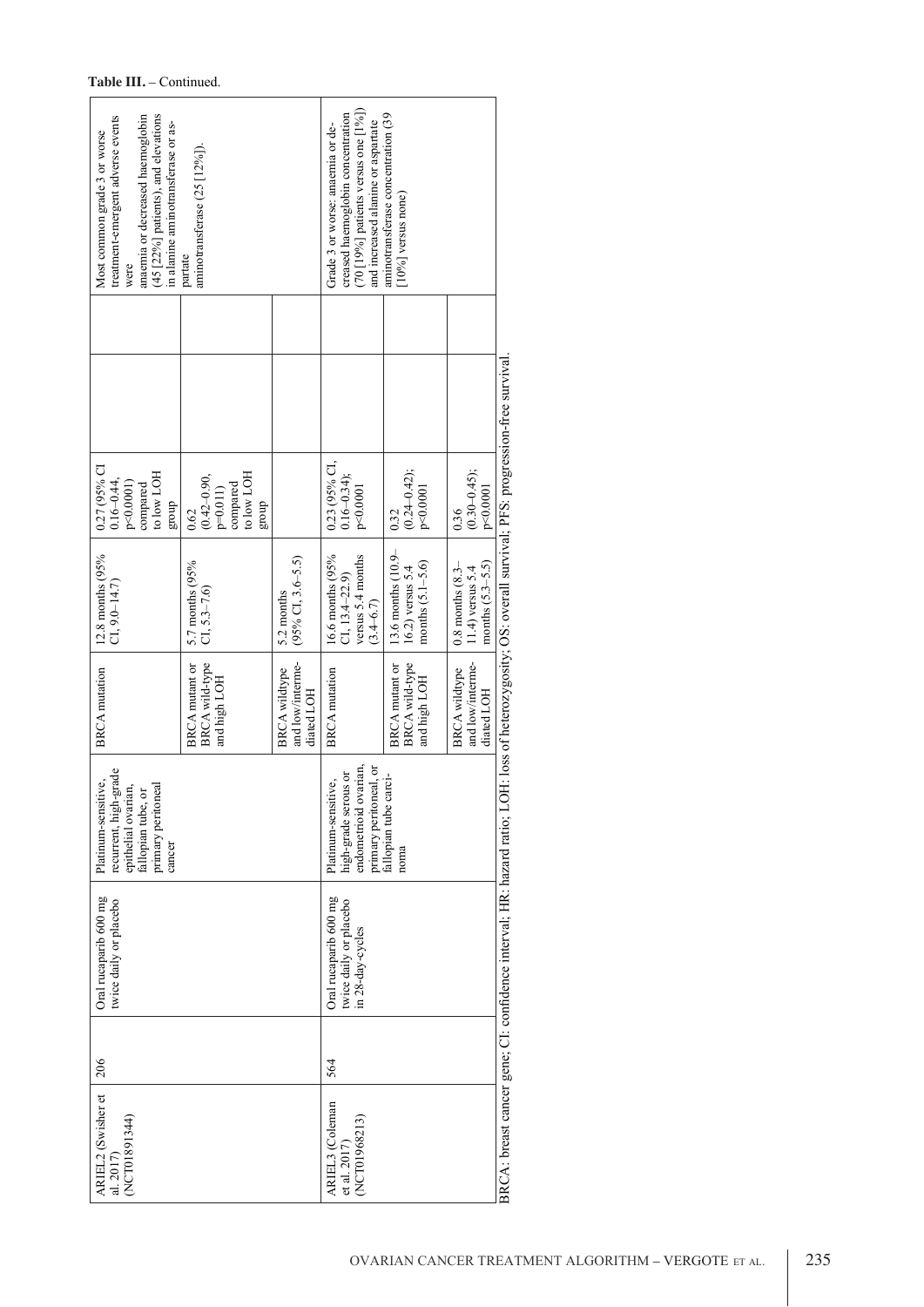

*Figure 1:* Treatment algorithm for epithelial ovarian cancer.

+/-: with/without; debulking: complete resection (i.e., residual disease=0 cm); BRCA: breast cancer gene; PARPi: poly (ADP-ribose) polymerase inhibitor; PFI: platinum-free interval until relapse; PLD: pegylated liposomal doxorubicin. The goal is complete resection, but surgery is sometimes indicated if only effective cytoreduction (<1 cm of residual disease) is achievable. 2 If intolerance to paclitaxel, alternative regimens should be used according to preference and tolerability (carboplatin + docetaxel or carboplatin + PLD). <sup>3</sup>Olaparib, niraparib and rucaparib (niraparib and rucaparib are not reimbursed in Belgium yet). 4 In Europe, only rucaparib is licensed by the European Medicines Agencyas a monotherapy for patients with platinum-sensitive disease. 5 For patients who have not received prior therapy with a vascular endothelial growth factor receptor-targeted agent. <sup>6</sup>Participation in clinical trials is in all steps of the flowchart an option.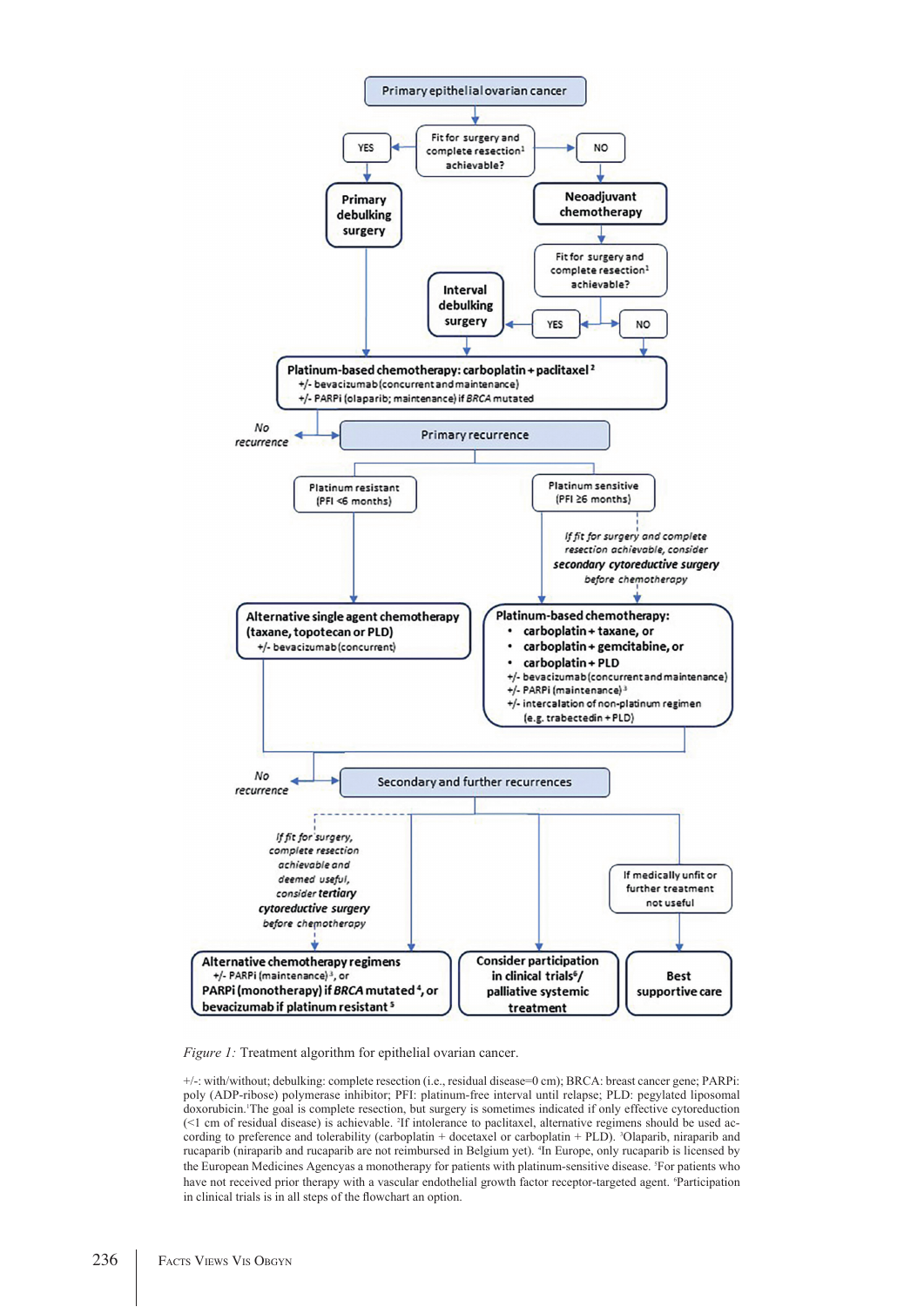(Specenier, 2016). Niraparib and rucaparib are not yet reimbursed for that indication.

Bevacizumab is indicated and reimbursed in Belgium in combination with carboplatin and paclitaxel for the first-line treatment of adult patients with advanced epithelial ovarian, fallopian tube, or primary peritoneal cancer (Neyt et al., 2017; European Medicines Agency, 2019d). Bevacizumabin combined with carboplatin and gemcitabine, or carboplatin and paclitaxel is also indicated and reimbursed in Belgium for the treatment of adult patients with a first recurrence of platinum-sensitive epithelial ovarian, fallopian tube or primary peritoneal cancer, who have not received prior therapy with bevacizumab or other vascular endothelial growth factor (VEGF) inhibitors or VEGF receptor-targeted agents. A third approved indication, which is also reimbursed in Belgium, is bevacizumab in combination with paclitaxel, topotecan or PLD for the treatment of adult patients with platinum-resistant recurrent disease and who had received no more than two prior chemotherapy regimens and who have not received prior therapy with bevacizumab or other VEGF inhibitors or VEGF receptor-targeted agents.

Clinical trials are evaluating other indications for the above-mentioned targeted therapies and antiangiogenic agents as well as new agents. A phase III, randomised study (PAOLA-1 trial) has shown that the addition of olaparib to bevacizumab maintenance therapy following first-line platinumbased chemotherapy plus bevacizumab led to a statistically significant and clinically meaningful PFS benefit in patients with advanced ovarian cancer; especially in those with a BRCA mutation and in HRD-positive patients (Ray-Coquard et al., 2019). A second phase III, randomised study (PRIMA trial) has shown that patients with newly-diagnosed advanced ovarian cancer who received niraparib after a response to platinumbased chemotherapy had significantly longer PFS than those who received placebo, regardless of the presence or absence of HRD as determined by the my-Choice test (Myriad Genetics) (Gonzalez-Martin et al., 2019). A third phase III, randomised study (VELIA trial) has shown that another PARPi (veliparib) in combination with chemotherapy as initial treatment followed by veliparib maintenance therapy in patients with high-grade serous ovarian carcinoma led to significantly longer PFS than chemotherapy alone (Coleman et al., 2019a).

#### **Conclusions**

Accurate pathological and molecular testing is essential to construct multifactorial, patient-tailored treatment approaches in ovarian cancer. Based on recent results, infrastructural and pragmatic workflow changes are necessary to implement early systematic genetic testing and counselling, and to timely plan the integration of targeted agents and antiangiogenic agents, which have now proven their efficacy in clinical practice, into treatment strategies. Since new treatments for ovarian cancer are currently under development and should be implemented in the coming years, ongoing research should further help refine the precise treatment algorithm and answer open questions in this rapidly evolving field.

*Acknowledgements:* The Authors thank Modis for editorial assistance and manuscript coordination on behalf of AstraZeneca: Anne-Theres Henze, Claire Verbelen and Sara Rubio provided medical writing and, together with Sonja Sachse, publication coordination support.

*Funding details:* Writing assistance was provided by Anne-Therese Henze, Claire Verbelen and Sara Rubio from Modis, funded by AstraZeneca and Merck & Co, Inc.

*Disclosure statement:* Dr. Denys reports consulting fees (advisory role) paid to her institution by Pfizer, Roche, PharmaMar, AstraZeneca, Eli Lilly, Novartis, Amgen, Tesaro; grants from Research Funding institutional Roche; and other fees (travel, accommodations, expenses) by Pfizer, Roche, PharmaMar, Teva, AstraZeneca; all of these outside the submitted work.

Dr. Gennigens reports personal fees for advisory boards from BMS, Pfizer (including travel), MSD, and Ipsen (including travel); all of these outside the submitted work. Dr. Vergote reports personal fees for consulting (paid to his university) from Deciphera Pharmaceuticals, Verastem Oncology, MSD Belgium, Roche NV, Genmab A/S - Genmab B.V. - Genmab US, F. Hoffman-La Roche Ltd, Pharmamar-DoctaforumServicios SL, Millennium Pharmaceuticals, Clovis Oncology, AstraZeneca NV, AstraZeneca UK Ltd, AstraZeneca Belux, Tesaro Inc.,Tesaro Bio GmbH, Oncoinvent AS, Immunogen Inc, Sotio a.s., Amgen Europe, Carrick Therapeutics, Debiopharm International SA, GSK GlaxoSmithKline Pharmaceuticals, Medical University of Vienna, and Octimet Oncology NV. He also reports grants from Amgen and Roche; other fees (contracted research) from Oncoinvent AS and Genmab; and fees to cover accommodation and travel expenses from Takeda Oncology, Pharma Mar, Genmab, Roche, AstraZeneca, Tesaro, Clovis, and Immunogen. All the Potential Conflicts of Interest reported by Dr. Vergote are outside the submitted work.

Dr. Vuylsteke reports advisory board fees and travel grants from AstraZeneca, Roche, MSD, BMS, and Pfizer. Dr. Van de Vijver, Dr. Baurain and Dr. Kerger have nothing to declare.

Dr. De Greve reports personal fees as a member of the AstraZeneca Foundation board and institutional clinical trial grants for IIS trials from Roche and AstraZeneca.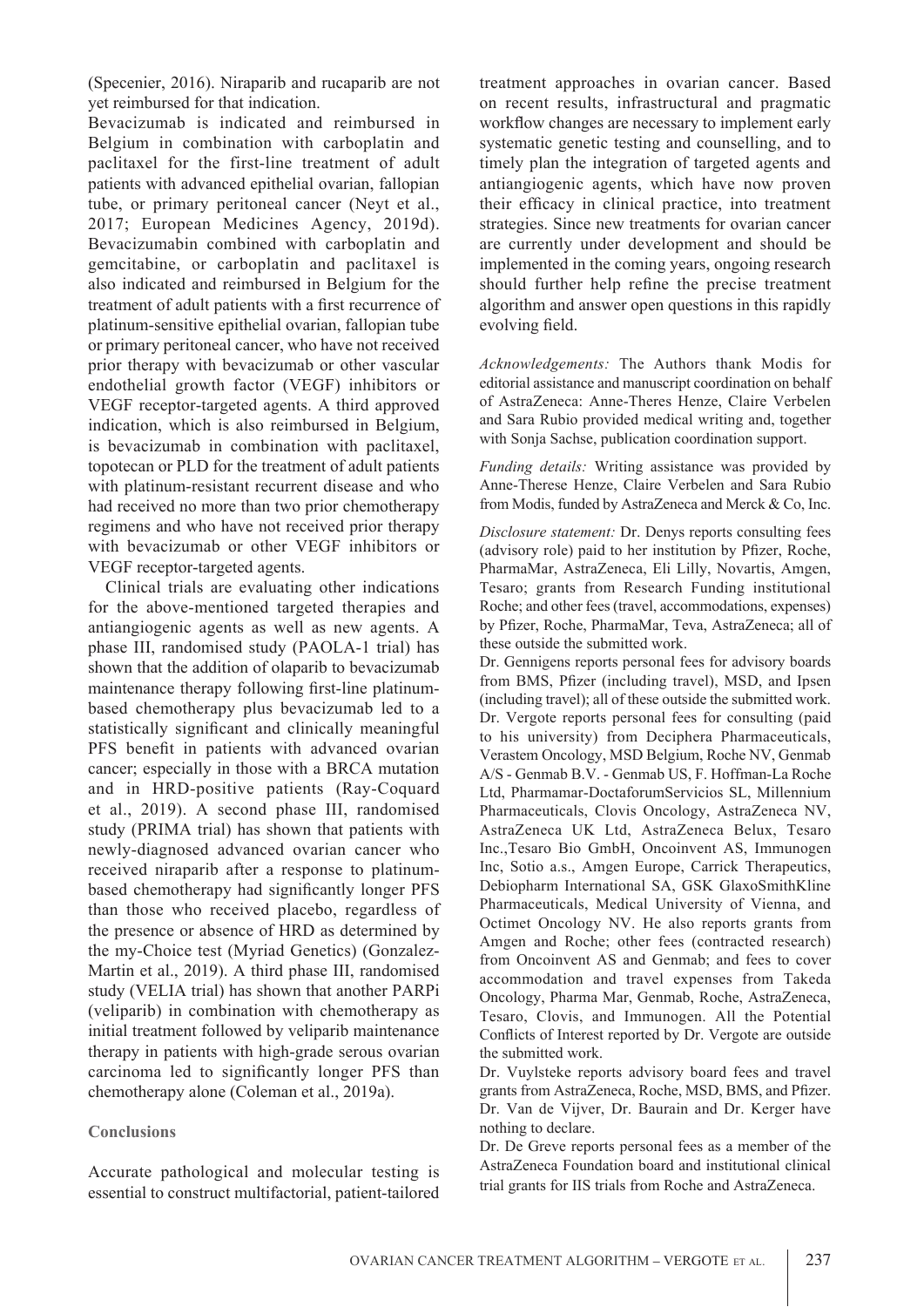#### **References**

- Aisner DL, Rumery MD, Merrick DT et al. Do more with less: tips and techniques for maximizing small biopsy and cytology specimens for molecular and ancillary testing. The University of Colorado Experience. Arch Pathol Lab Med. 2016;140:1206-20.
- American Cancer Society. Key statistics for ovarian cancer. Retrieved 2019, 25th September, from https://www.cancer. org/cancer/ovarian-cancer/about/key-statistics.html.
- American Cancer Society. Treatment of invasive epithelial ovarian cancers, by stage. Retrieved 6th August, 2019, from https://www.cancer.org/cancer/ovarian-cancer/treating/bystage.html.
- Belgian Cancer Registry. Cancer survival in Belgium, 2004-2008. Retrieved 5th August, 2019, from https://kankerregister.org/ media/docs/publications/CancerSurvivalinBelgium.PDF.
- Belgian Cancer Registry. Cancer Fact Sheet Ovarian Cancer, 2016.; Retrieved 25th September, 2019, from https:// kankerregister.org/media/docs/CancerFactSheets/2016/ Cancer Fact Sheet OvarianCancer 2016.pdf.
- Bell D, Berchuck A, Birrer M et al. Integrated genomic analyses of ovarian carcinoma. Nature. 2011; 474:609-15.
- Bommert M, Harter P, Heitz F et al. When should surgery be used for recurrent ovarian carcinoma? Clin Oncol (R Coll Radiol). 2018;30:493-7.
- Brierley JD, Gospodarowicz MK, Wittekind C. TNM Classification of Malignant Tumours. 2017.
- Buechel M, Herzog TJ, Westin SN et al. Treatment of patients with recurrent epithelial ovarian cancer for whom platinum is still an option. Ann Oncol. 2019;30:721-32.
- Capoluongo E. BRCA to the future: towards best testing practice in the era of personalised healthcare. Eur J Hum Genet. 2016;24:1-2.
- Capoluongo E, Ellison G, Lopez-Guerrero JA et al. Guidance statement on BRCA1/2 tumor testing in ovarian cancer patients. Semin Oncol. 2017;44:187-97.
- Coleman RL, Fleming GF, Brady MF et al. Veliparib with firstline chemotherapy and as maintenance therapy in ovarian cancer. N Engl J Med. 2019;381:2403-15.
- Coleman RL, Oza AM, Lorusso D et al. Rucaparib maintenance treatment for recurrent ovarian carcinoma after response to platinum therapy (ARIEL3): a randomised, double-blind, placebo-controlled, phase 3 trial. Lancet. 2017;390:1949-61.
- Coleman RL, Spirtos NM, Enserro D et al. Secondary surgical cytoreduction for recurrent ovarian cancer. N Engl J Med. 2019;381:1929-39.
- Colombo N. When nonplatinum is the answer: the role of trabectedin plus pegylated liposomal doxorubicin in recurrent ovarian cancer. Future Oncol. 2017;13:23-9.
- Colombo N, Sessa C, Bois AD et al. ESMO-ESGO consensus conference recommendations on ovarian cancer: pathology and molecular biology, early and advanced stages, borderline tumours and recurrent disease. Int J Gynecol Cancer. 2019. Online ahead of print.
- Dogan NU, Schneider A, Chiantera V et al. Tertiary cytoreduction in the setting of recurrent ovarian cancer. Oncol Lett. 2013;6:642-7.
- Du Bois A, Vergote I, Ferron G et al. Randomized controlled phase III study evaluating the impact of secondary cytoreductive surgery in recurrent ovarian cancer: AGO DESKTOP III/ENGOT ov20. J Clin Oncol. 2017;35:5501.
- European Medicines Agency. Summary of product characteristics. Yondelis. Retrieved 5th August, 2019, from https://www.ema.europa.eu/en/documents/productinformation/yondelis-epar-product-information\_en.pdf.
- European Medicines Agency. Summary of product characteristics. Lynparza. Retrieved 25th September, 2019, from https://www.ema.europa.eu/en/documents/productinformation/lynparza-epar-product-information\_en.pdf.
- European Medicines Agency. Summary of product characteristics. Zejula. Retrieved 25th September, 2019,

from https://www.ema.europa.eu/en/documents/productinformation/zejula-epar-product-information\_en.pdf.

- European Medicines Agency. Summary of product characteristics. Rubraca. Retrieved 25th September, 2019, from https://www.ema.europa.eu/en/documents/productinformation/rubraca-epar-product-information\_en.pdf.
- European Medicines Agency. Summary of product characterisitcs. Avastin. Retrieved 16th September, 2019, from https://www.ema.europa.eu/en/documents/productinformation/avastin-epar-product-information\_en.pdf.
- Fabbro M, Moore KN, Dorum A et al. Efficacy and safety of niraparib as maintenance treatment in older patients (>/=70years) with recurrent ovarian cancer: Results from the ENGOT-OV16/NOVA trial. Gynecol Oncol. 2019;152:560-7.
- Faraoni I, Graziani G. Role of BRCA mutations in cancer treatment with poly(ADP-ribose) polymerase (PARP) inhibitors. Cancers (Basel). 2018;10:487.
- Ferlay J, Colombet M, Soerjomataram I et al. Cancer incidence and mortality patterns in Europe: Estimates for 40 countries and 25 major cancers in 2018. Eur J Cancer. 2018;103:356-87.
- Gadducci A, Guarneri V, Peccatori FA et al. Current strategies for the targeted treatment of high-grade serous epithelial ovarian cancer and relevance of BRCA mutational status. J Ovarian Res. 2019;12:9.
- Gonzalez-Martin A, Pothuri B, Vergote I et al. Niraparib in patients with newly diagnosed advanced ovarian cancer. N Engl J Med. 2019;381:2391-402.
- Griffiths AJF, Miller JH, Suzuki DT et al. An introduction to genetic analysis. 2000.
- Hanby AM, Walker C, Tavassoli FAE et al. World Health Organization classification of tumours. Pathology and genetics of tumours of the breast and female genital organs. 2003.
- Hirst J, Crow J, Godwin A. Ovarian cancer genetics: subtypes and risk factor. 2017.
- Hoskins PJ. Inadequate Rates of BRCA Testing with its negative consequences for women with epithelial ovarian cancer and their families: an overview of the literature. Clin Oncol (R Coll Radiol). 2018;30:472-83.
- Katsumata N. Docetaxel: an alternative taxane in ovarian cancer. Br J Cancer. 2003;89:9-15.
- Ledermann J, Harter P, Gourley C et al. Olaparib maintenance therapy in patients with platinum-sensitive relapsed serous ovarian cancer: a preplanned retrospective analysis of outcomes by BRCA status in a randomised phase 2 trial. Lancet Oncol. 2014;15:852-61.
- Ledermann JA, Raja FA, Fotopoulou C et al. Corrections to "Newly diagnosed and relapsed epithelial ovarian carcinoma: ESMO clinical practice guidelines for diagnosis, treatment and follow-up. Annals of Oncology. 2018;29:259.
- Lheureux S, Braunstein M, Oza AM. Epithelial ovarian cancer: evolution of management in the era of precision medicine. CA Cancer J Clin. 2019;69:280-304.
- Minion LE, Dolinsky JS, Chase DM et al. Hereditary predisposition to ovarian cancer, looking beyond BRCA1/ BRCA2. Gynecol Oncol. 2015;137:86-92.
- Mirza MR, Monk BJ, Herrstedt J et al. Niraparib maintenance therapy in platinum-sensitive, recurrent ovarian cancer. N Engl J Med. 2016;375:2154-64.
- Monk BJ, Herzog TJ, Kaye SB et al. Trabectedin plus pegylated liposomal doxorubicin in recurrent ovarian cancer. J Clin Oncol. 2010;28:3107-14.
- Monk, BJ, Herzog TJ, Wang G et al. A phase 3 randomized, open-label, multicenter trial for safety and efficacy of combined trabectedin and pegylated liposomal doxorubicin therapy for recurrent ovarian cancer. Gynecol Oncol. 2020;156:535-44.
- Moore KN, Colombo N, Scambia G et al. Maintenance olaparib in patients with newly diagnosed advanced ovarian cancer. N Engl J Med. 2018;379:2495-505.
- Neyt M, Devriese S, Camberlin C et al. Bevacizumab in the treatment of ovarian cancer. Health Technolog Assessment (HTA) Brussels: Belgian Health Care Knowledge Centre